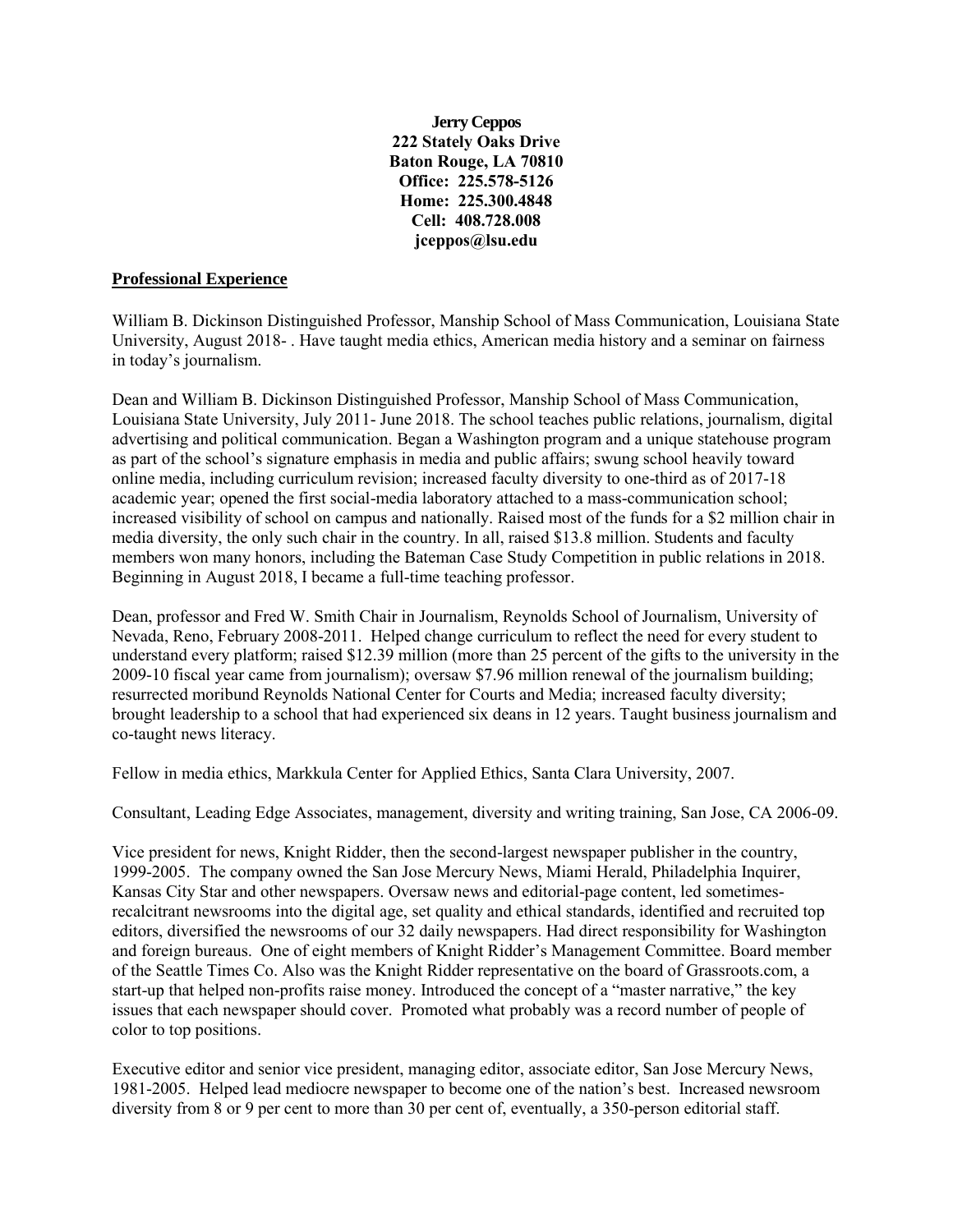Collaborating with the staff, defined mission as "the newspaper of Silicon Valley" and executed that mission. Led newsroom participation in Mercury Center, the first full-text on-line newspaper. Managed \$23.5 million annual budget. Helped create Nuevo Mundo and Viet Mercury, probably making the Mercury News the only U.S. paper to publish in three languages. Developed curriculum for nine-weeklong academy on fairness and accuracy in which more than 100 staffers participated. Extensively participated in the community and, in turn, opened the doors of the newspaper to the community. The Mercury News, a Knight Ridder newspaper, won its only two Pulitzer Prizes when I was managing editor.

Assistant managing editor/news, first national/foreign editor, assistant city editor, other positions, The Miami Herald, 1972-81.

Night city editor, assistant city editor, reporter, Rochester Democrat and Chronicle, 1969-72.

# **Education**

B.S. in Journalism, University of Maryland, College Park, 1969. Many professional courses, including Knight Ridder's executive-leadership program and a Harvard executive program for top Knight Ridder leaders in June 1995.

### **Teaching**

Co-taught "Media and Politics," Santa Clara University, 2003. (Adjunct)

Co-taught graduate course in media management for part of a semester as a professional in residence, San Jose State University, 2005-06.

Taught "Diverse Cultures, Lifestyles and Gender in Mass Communication," San Jose State University, 2007-08. (Adjunct)

Taught "Money, Money, Money," a new course in business journalism, Reynolds School of Journalism, 2010.

Co-taught a new course in media literacy, Reynolds School of Journalism, 2010.

Taught "Media Ethics and Social Responsibility," Manship School of Mass Communication, LSU, every fall semester, 2012-2018 and again in spring 2019; revised course to stress online media ethics.

Taught "What is fair journalism in today's tumultuous society?" A graduate seminar, fall 2018, Manship School of Mass Communication, LSU.

Taught American Media History, spring 2019, Manship School of Mass Communication, LSU.

#### **Publications and Lectures**

Wrote the chapter on the business of news in News Evolution or Revolution?: The Future of Print Journalism in the Digital Age (Peter Lang Publishing Inc., 2014). Excerpted in the Baton Rouge Business Report, July 2014.

Wrote introduction to Moral Reasoning for Journalists, by Steve Knowlton and Bill Reader, 2<sup>nd</sup> revised edition, 2009.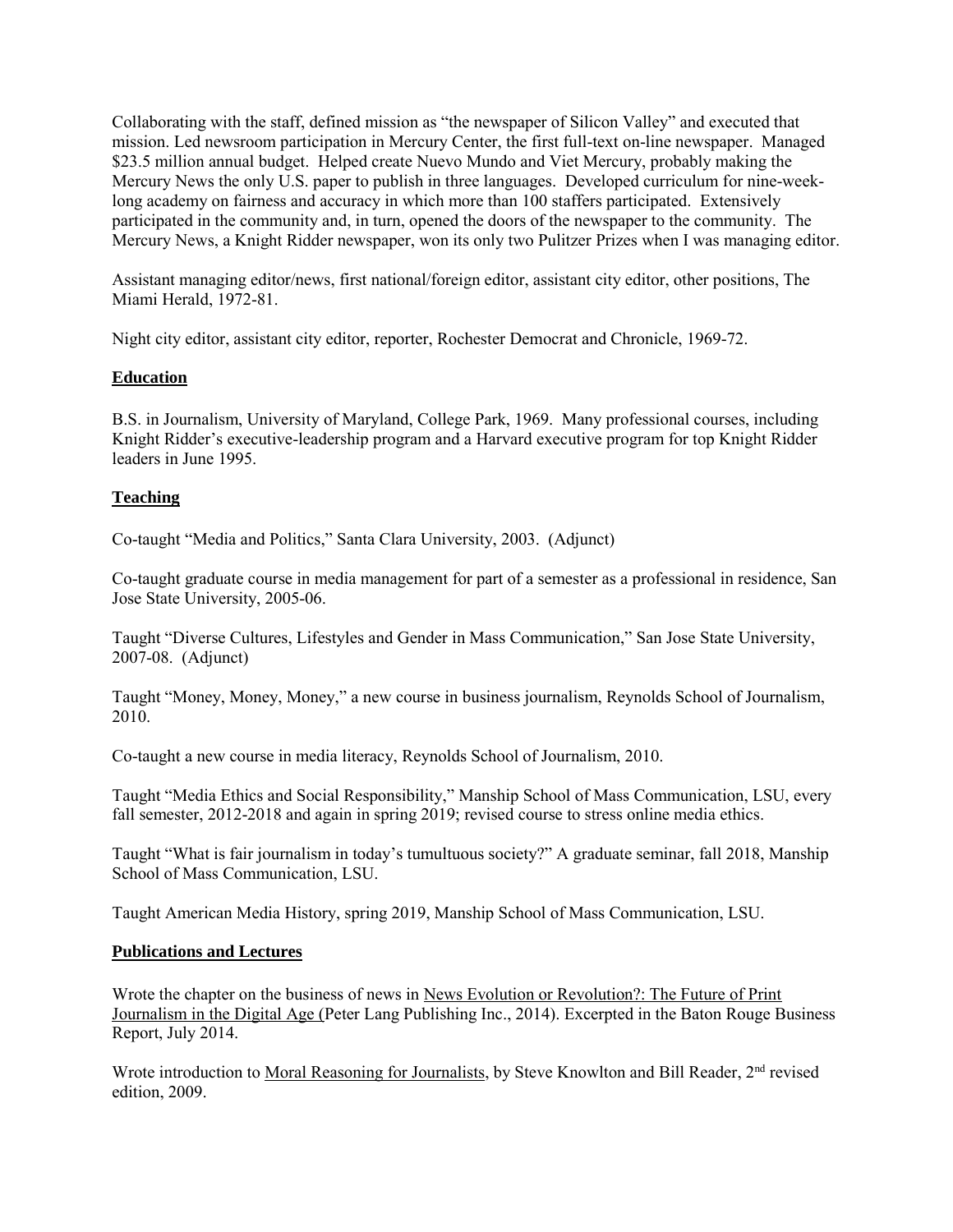"Shifting Roles, Enduring Values: The Credible Journalist in a Digital Age," Arthur S. Hayes, Jane B. Singer and Jerry Ceppos, "Journal of Mass Media Ethics," Issue 4, 2007.

Delivered the 22<sup>nd</sup> lecture for the Ruhl Symposium on Ethics in Journalism, University of Oregon, 1997.

Delivered the 27<sup>th</sup> annual Ralph McGill Lecture on courage in journalism, University of Georgia, 2005.

Delivered speech about redefining fairness at Ohio University after receiving the Carr Van Anda Award for Enduring Contributions to Journalism, 2006.

Frequently speak and write on media ethics and other media issues. Columns have appeared in the Los Angeles Times (with a co-author), San Jose Mercury News, Philadelphia Inquirer, Baton Rouge Advocate, San Francisco Chronicle, Miami Herald, St. Paul Pioneer Press, Salt Lake Tribune, Memphis Commercial Appeal, Las Vegas Review-Journal, Reno Gazette-Journal, other newspapers. Appeared on the PBS NewsHour and other television programs. I'd be happy to share examples of my writing or speeches.

#### **Professional Activities**

Accrediting Council on Education in Journalism and Mass Communications, 1991-present. I am the senior member of this organization, which accredits and sets standards for university journalism programs. I served for six years as the council's president. I have participated in site visits to the American University in Dubai, Baylor University, California State University-Chico, the Columbia Graduate School of Journalism, Marquette University, New York University, Penn State, St. Bonaventure University (visit and revisit), San Francisco State University (revisit), South Dakota State University, Southern Illinois University-Edwardsville, the University of New Mexico, the University of North Texas, University of Turabo (Puerto Rico), the University of Washington and Washington and Lee University. I chaired the Baylor, Chico, New Mexico, St. Bonaventure (visit and revisit), Southern Illinois University, Washington, Washington and Lee and North Texas visits. I also have served on numerous council committees, including one on ethics education. Participated in search for new executive director, 2018.

Independent evaluator for the Corporation for Public Broadcasting's Editorial Integrity and Leadership Institute being taught by the Walter Cronkite School at Arizona State University, April 2019-

Organized symposium on digital-media ethics for the American Society of News Editors and the Markkula Center for Applied Ethics at Santa Clara University, 2008; helped lead follow-up symposia on the subject in 2011 and 2013.

External reviewer, Department of Communications, Brigham Young University, October 2010.

External reviewer, Greenlee School of Journalism and Communication, Iowa State University, 2013.

Member of the Advisory Committee on Journalism, Media Studies and Communication, Graduate School of Journalism, University of California, Berkeley, 2016.

Board member, National Center on Disability and Journalism based at Arizona State University, 2013-.

Member, Association for Education in Journalism and Mass Communications (and a member of its Media Ethics and Newspaper divisions), American Society of News Editors, other organizations.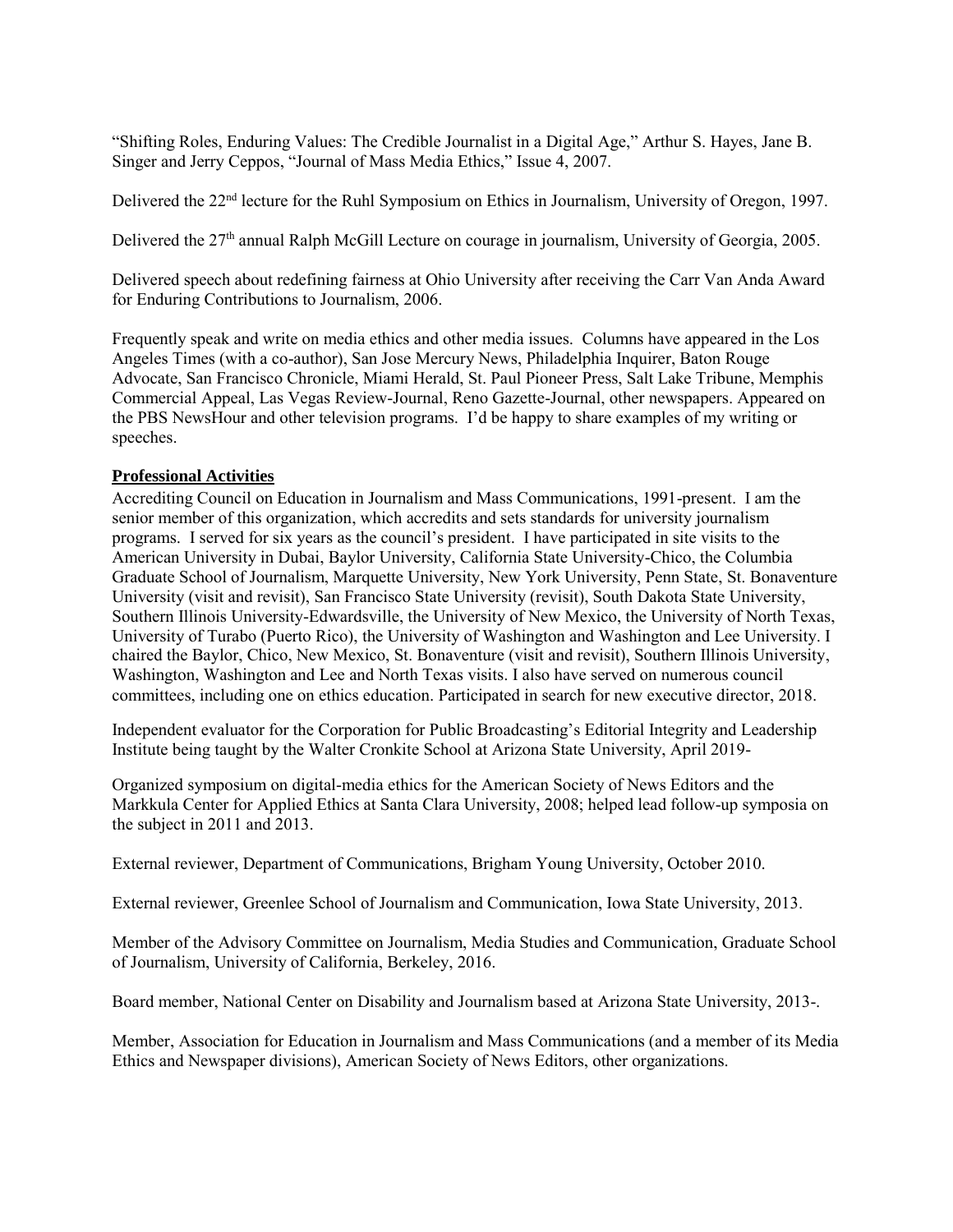Past president and holder of almost every other office, Associated Press Managing Editors. Also, longtime former chair of its Journalism Education Committee.

Former chair and vice chair, Education in Journalism Committee, American Society of Newspaper Editors. Also, former member of many other committees.

Former president (two terms), California Society of Newspaper Editors. Restored weak organization to prominence.

Former chair of News Literacy Task Force, Association of Schools of Journalism and Mass Communication. Also former member of its Diversity and Nominations committees.

Former member, Board of Visitors, Philip Merrill College of Journalism, University of Maryland, College Park; former board member, Knight Center for Specialized Reporting, University of Maryland.

Pulitzer Prize juror, 1996 and 1997.

Former board member, Markkula Center for Applied Ethics, Santa Clara University.

Former board member, Student Press Law Center.

Former board member, First Amendment Coalition (formerly the California First Amendment Coalition).

Former member, Committee on Outreach, Association for Education in Journalism and Mass Communication.

## **Awards**

Named a fellow of the Society of Professional Journalists "for demonstrating the highest standards and providing extraordinary contributions to the profession of journalism," 2016.

Society of Professional Journalists' first Ethics in Journalism award (shared with two others), 1997, for "superior ethical conduct" after publication of a flawed Mercury News series.

Gerald M. Sass Award for Distinguished Service to Journalism and Mass Communications, Association of Schools of Journalism and Mass Communication, 2002.

James K. Batten Knight Ridder Excellence Award for Diversity, 1996, for diversifying the staff and the pages of the Mercury News.

Honored as a "pioneering journalist" by the Baton Rouge Area Association of Black Journalists for diversifying the faculty of the Manship School, 2018.

Torch of Liberty Award, Anti-Defamation League, for service to journalism and to the community, 1997.

Carr Van Anda Award for Enduring Contributions to Journalism, Ohio University, 2006.

First Distinguished Journalism Alumnus, Philip Merrill College of Journalism, University of Maryland, College Park, 2001.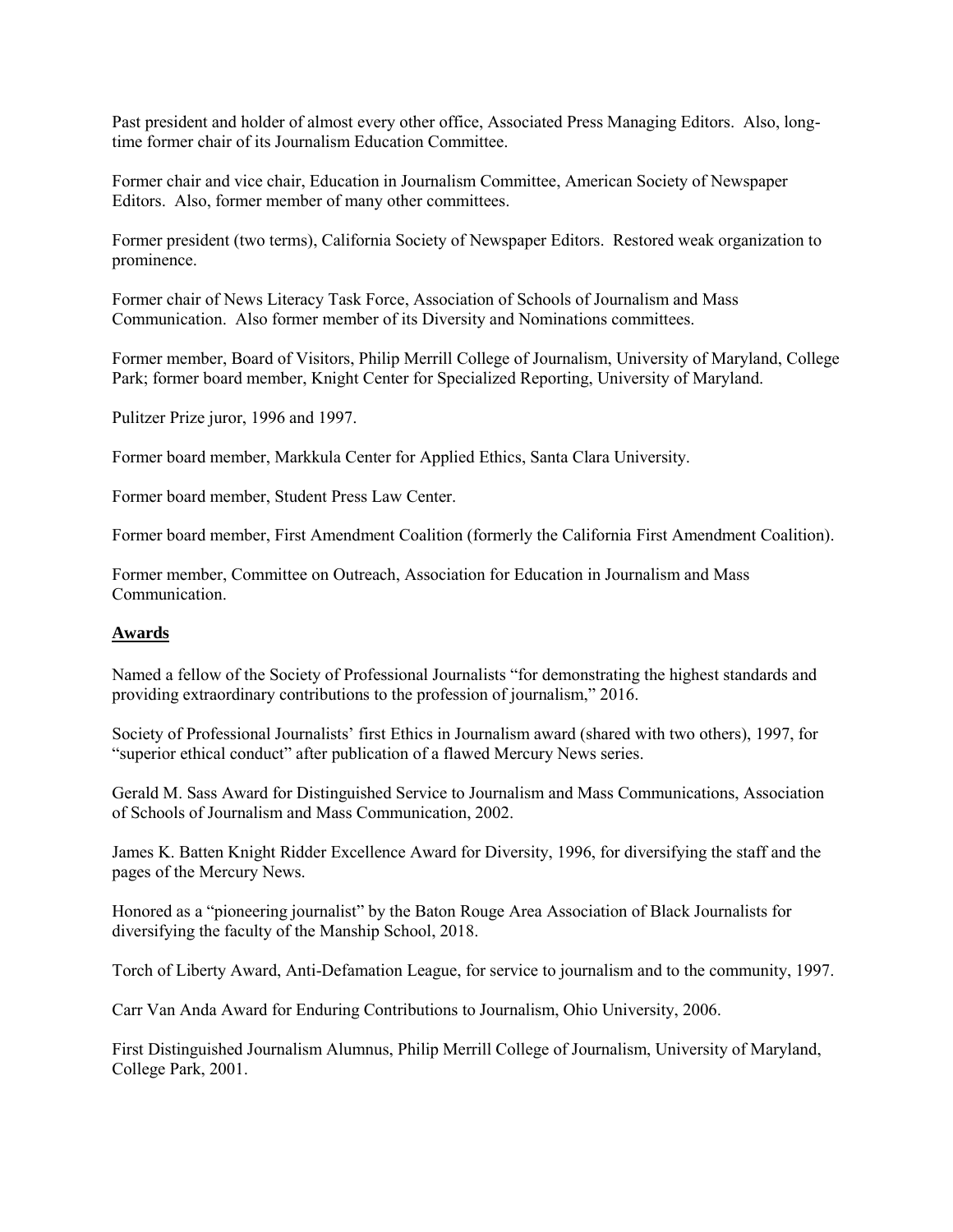Finalist, Scripps Howard Foundation Journalism & Mass Communication Administrator of the Year, 2013.

Invited fellow, colloquium on media ethics at the University of St. Thomas, part of a decade-long program co-sponsored by AEJMC, 2006. The resulting papers, examining the question of "who is a journalist," were published in the Journal of Mass Media Ethics, 2007.

Invited member, Tenth Anniversary Commission of the Council for Higher Education Accreditation, 2006-07.

Professional-in-residence, San Jose State University; distinguished service award, San Jose State University; lifetime award for distinguished service to journalism education, San Jose State University (all Spring 2006). Held a similar professional-in-residence position some years ago at the University of Kansas.

Distinguished Service to Journalism Education Award, (California) Journalism Association of Community Colleges, 1995.

Distinguished Citizen Award, Dr. Martin Luther King Jr. Association of Santa Clara Valley for "efforts to foster positive relations between the media and the community," 1994.

John McInerny Award, Santa Clara County Bench-Bar-Media-Police Committee (for work on the committee).

President's Award, California Language Teachers Association, for promoting "understanding and appreciation of the linguistic and cultural diversity of California citizens," 1996.

#### **University Service**

Chair, search committee for dean of LSU's College of Humanities & Social Sciences, Fall 2013.

Chair, search committee for LSU vice president for university relations, 2014.

Member, search committee for Manship School Diversity Chair, 2018-19.

#### **Community Activities**

Board member, LSU Museum of Art.

Former board member, KNPB-TV, public television in Reno.

Fellow, American Leadership Forum of Silicon Valley, Class VIII.

Former board member, San Jose Institute of Contemporary Art.

Former board member, Northern California Cancer Center.

Former board member, Congregation Beth David, Saratoga, CA.